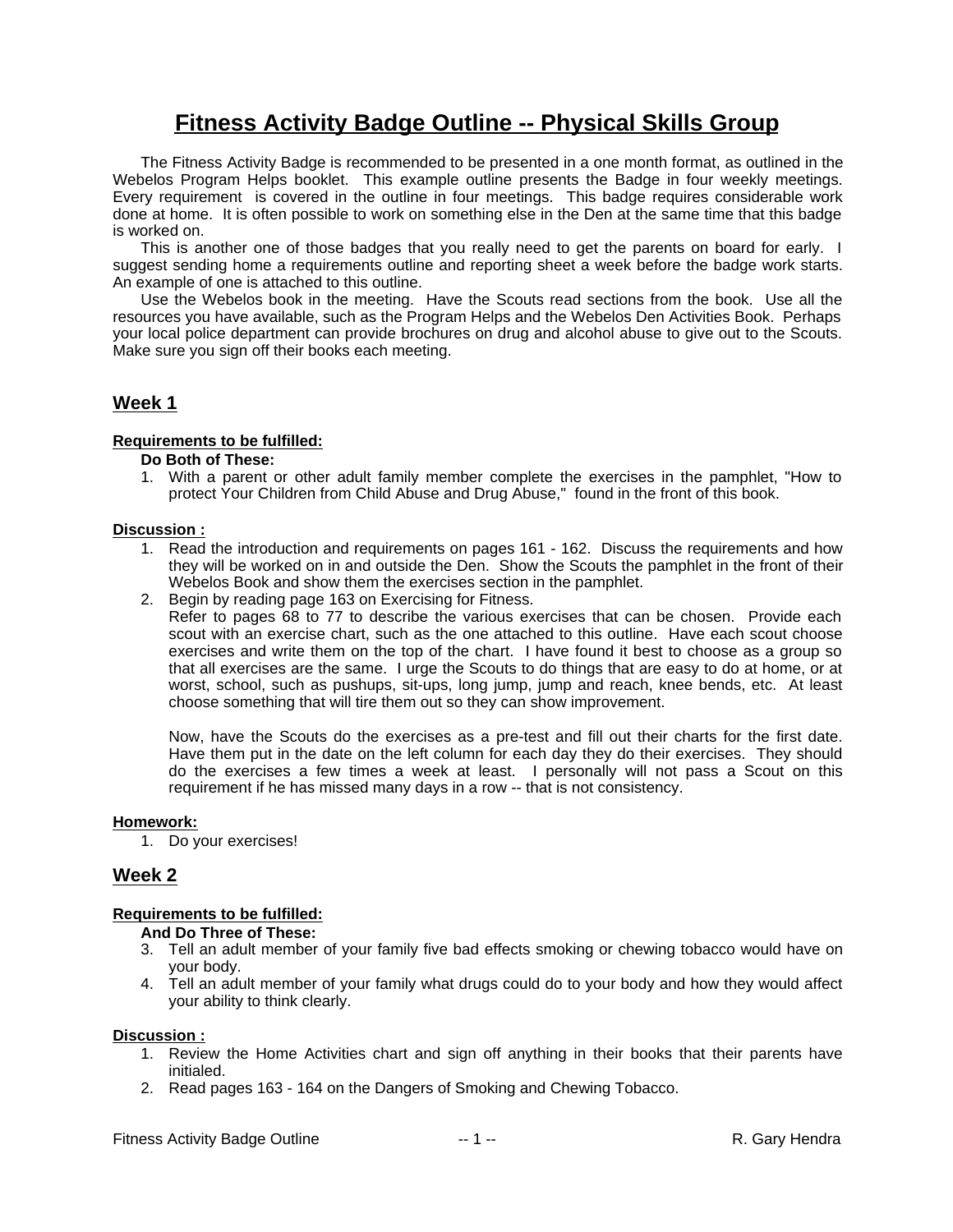Discuss the dangers. Do the Scouts know any other dangers? Make sure the dangers are clear in every Scout's mind before the meeting is over so they can tell their parents.

3. Read pages 164 - 165 on the Dangers of Alcohol and other Drugs and Inhalants Your scouts either have gone through or are about to go through a drug abuse awareness program in their school. If they have they can probably teach you a few things. If not, you will not be able to impart to them nearly as much information as they will receive. So, hit the high points, making sure again that it is clear enough in their minds to tell their parents about it.

## **Homework:**

- 1. Do your exercises!
- 2. Tell an adult member of your family five bad effects smoking or chewing tobacco would have on your body.
- 3. Tell an adult member of your family what drugs could do to your body and how they would affect your ability to think clearly.

## **Week 3**

## **Requirements to be fulfilled:**

- 5. Tell an adult member of your family what a balanced diet is and whether or not your diet is.
- 6. Tell an adult member of your family why you should not use alcohol and how it could affect you.

## **Discussion :**

- 1. Review the Home Activities chart and sign off anything in their books that their parents have initialed.
- 2. Read page 165 on Your Diet. Again, your scouts have learned in school about food groups and diet. Get them to tell you about balanced diets and about food groups. Again make sure that it is clear enough in their minds to tell their parents about it.
- 3. Discuss alcohol use and how it affects people. Again make sure that it is clear enough in their minds to tell their parents about it.

### **Homework:**

- 1. Do your exercises!
- 2. Tell an adult member of your family what a balanced diet is and whether or not your diet is.
- 3. Tell an adult member of your family why you should not use alcohol and how it could affect you.

## **Week 4**

### **Requirements to be fulfilled:**

2. Choose six exercises that will help keep different parts of your body fit. Record your best in each of them. Show improvement in each after practicing them regularly for 30 days.

## **Discussion :**

- 1. Review the Home Activities chart and sign off anything in their books that their parents have initialed.
- 2. Final exercise test in the Den. Sign off all requirements passed in the books.

**NOTE: At this point each Scout has completed 1/3 of the exercise requirement for the Athlete Activity Badge. If any Scout wishes to continue exercising for two more months, this will fulfill a major requirement for that badge.**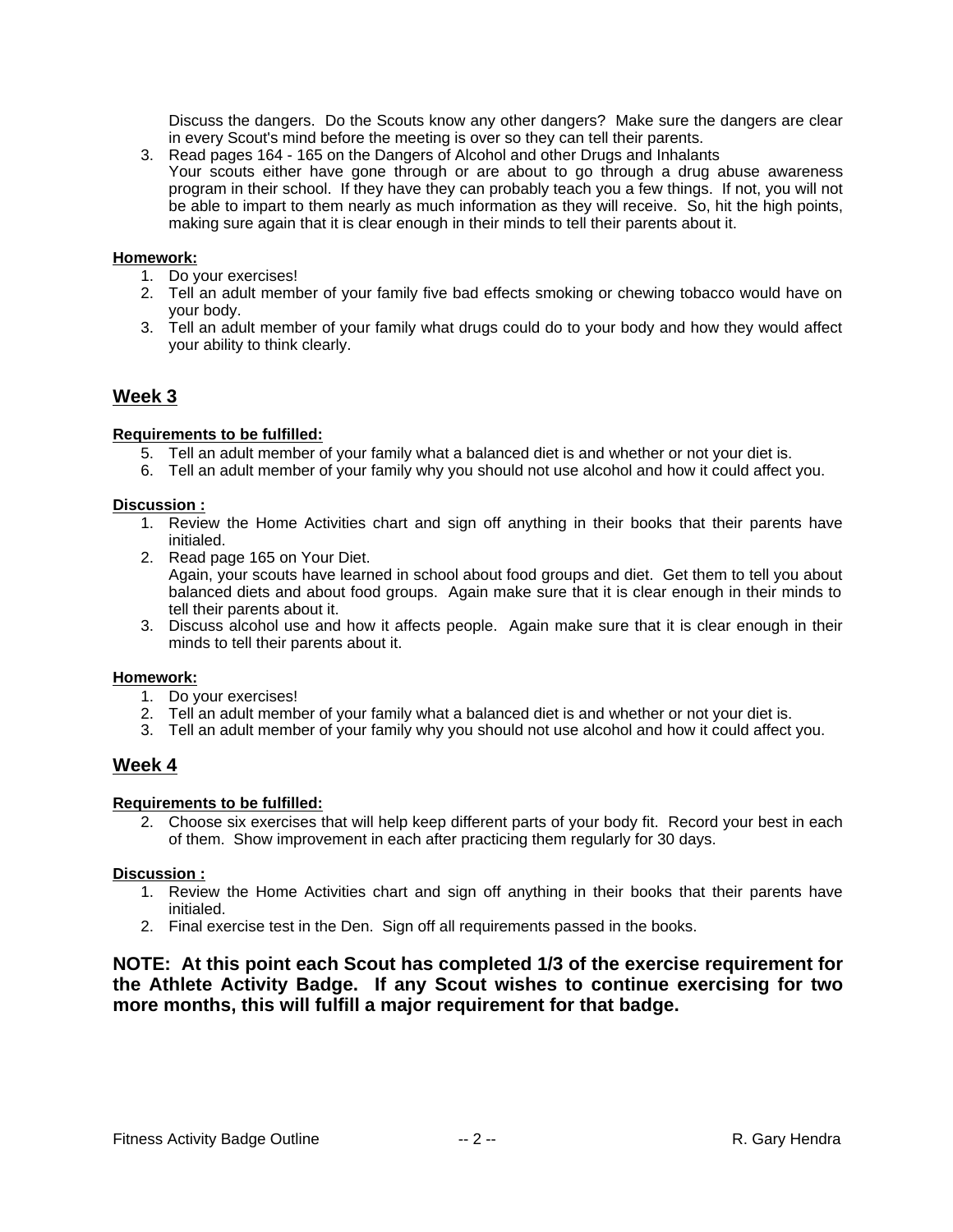## **Fitness Badge Activities at Home**

Your Scout is working on the Fitness Activity Badge this month. This badge, which is required for the Webelos rank, requires work to be done at home. The most important thing it to get your Scout started on his exercises. He was given a 30 day exercise chart on which he chose six exercises to do. It is not mandatory that he do these exercises for 30 days with no interruptions -- he simply needs to be consistent, do his best and try to improve. Please make sure he has the exercise chart in his binder, as we will be doing tests throughout the month.

We will be discussing the following requirements in detail in the Den meetings. As your Scout completes the work in the Den, he needs to tell you about what he has learned. Then, please initial where indicated and make sure this page stays in his binder.

**Scout's Name:** 

**Requirement 1. With a parent or other adult family member complete the exercises in the pamphlet, "How to protect Your Children from Child Abuse and Drug Abuse," found in the front of this book.**

I have completed Requirement 1 with my Scout (parents initial please):

**Requirement 3. Tell an adult member of your family five bad effects smoking or chewing tobacco would have on your body.**

I have completed Requirement 3 with my Scout (parents initial please):

**Requirement 4. Tell an adult member of your family what drugs could do to your body and how they would affect your ability to think clearly.**

I have completed Requirement 4 with my Scout (parents initial please):

**Requirement 5. Tell an adult member of your family what a balanced diet is and whether or not your diet is.**

I have completed Requirement 5 with my Scout (parents initial please):

**Requirement 6. Tell an adult member of your family why you should not use alcohol and how it could affect you.**

I have completed Requirement 6 with my Scout (parents initial please):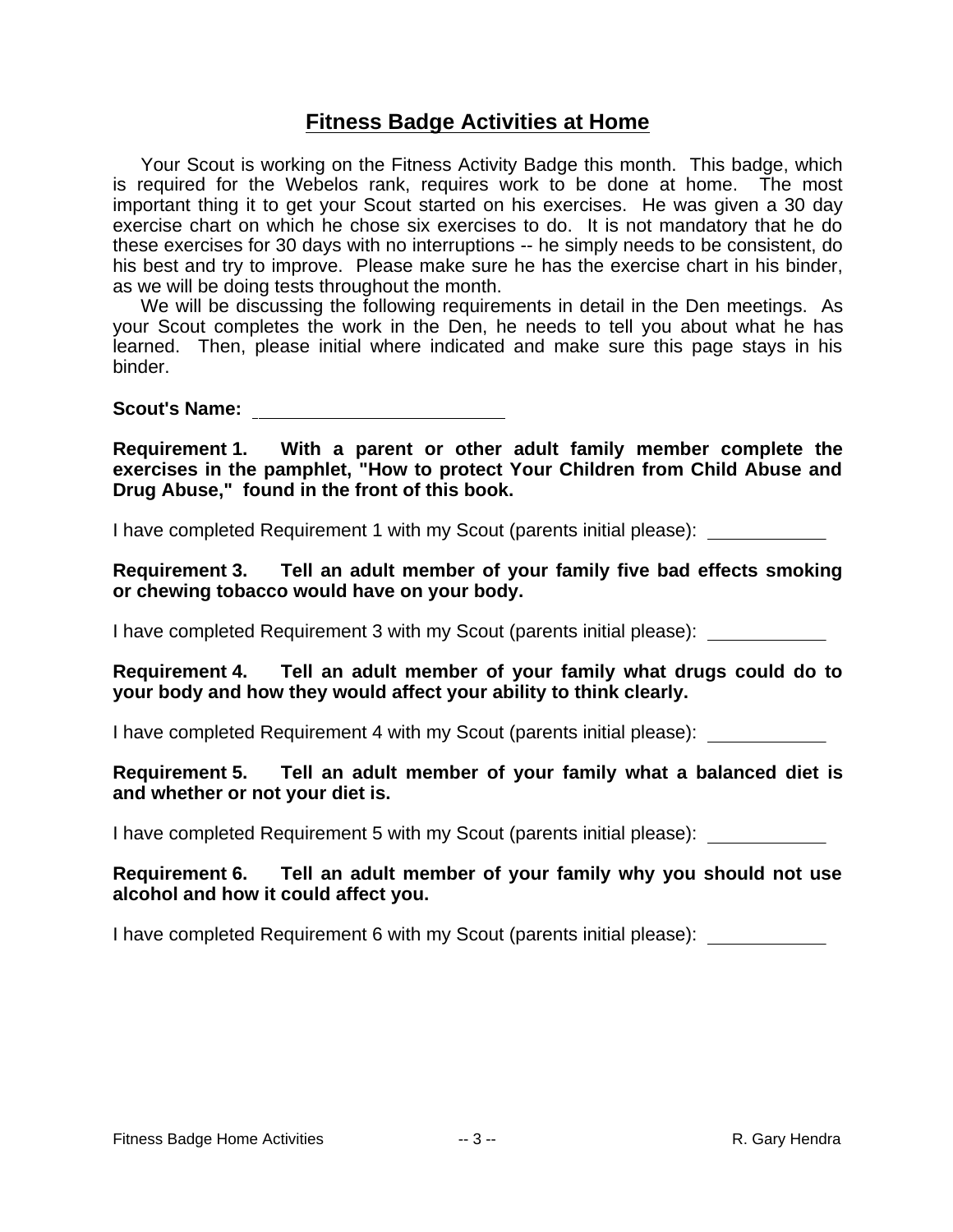# **Fitness Badge Exercise Chart**

**Scout's Name:** 

| Date |  |  |  |
|------|--|--|--|
|      |  |  |  |
|      |  |  |  |
|      |  |  |  |
|      |  |  |  |
|      |  |  |  |
|      |  |  |  |
|      |  |  |  |
|      |  |  |  |
|      |  |  |  |
|      |  |  |  |
|      |  |  |  |
|      |  |  |  |
|      |  |  |  |
|      |  |  |  |
|      |  |  |  |
|      |  |  |  |
|      |  |  |  |
|      |  |  |  |
|      |  |  |  |
|      |  |  |  |
|      |  |  |  |
|      |  |  |  |
|      |  |  |  |
|      |  |  |  |
|      |  |  |  |
|      |  |  |  |
|      |  |  |  |
|      |  |  |  |
|      |  |  |  |
|      |  |  |  |